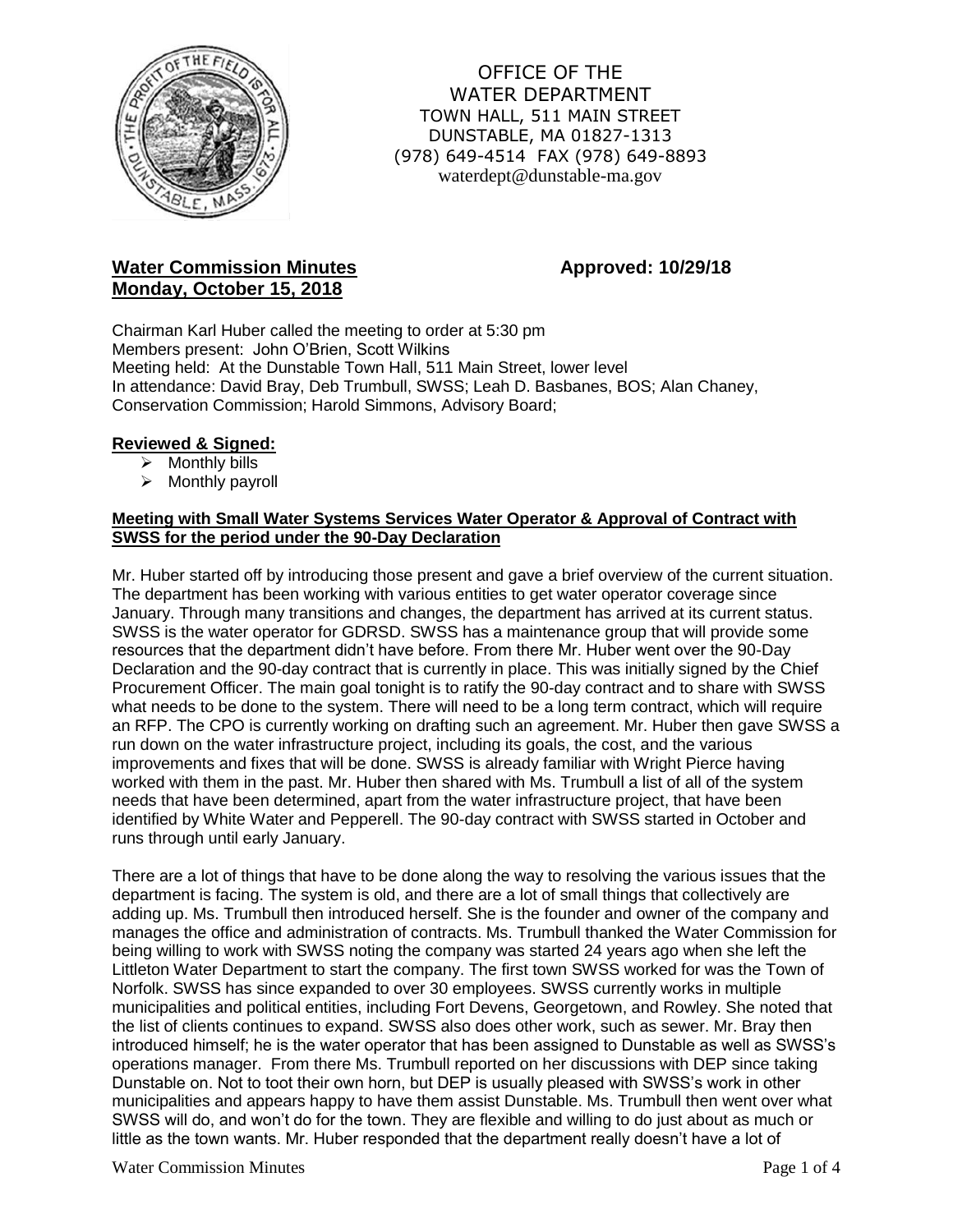resources outside of clerical. What SWSS can offer is exactly what the department needs at this point. The department does as much as it can with the resources and staffing it has. Mr. Bray then interjected to report on where things stand with the meter reading that needs to be done. He also reported on the alarms that have already been received and how he's worked with the department's clerical, Ms. Bresnick, to get him put on all the alerts and alarms for the system.

He's also spoken with the former Water Superintendent who has promised to show him the system and identify everything he needs to know. One of his concerns is the KOH valve and the pH issue that's persisted. He is doing tests to try to figure out the root of the problem and identify resolutions. Ms. Basbanes noted that the KOH valve is on the list for fixing. Mr. Huber agreed noting that it has been a persistent problem. Ms. Trumbull then asked some questions about the VFD. Mr. Wilkins reported that a VFD has been installed on Well No. 1 and noted that Well No. 2 does not yet have a VFD. Mr. Bray suggested that a VFD be installed on the second well. Although, he did note how VFD's can have some problems. There is a certain flow that has to go through for things to work fully properly in all circumstances. It needs to be set a certain way. Ms. Trumbull then asked some questions about DEP's ACOP and made some suggestions for how to address the requirements as well as how to deal with the KOH valve. She made a few suggestions for how to handle some of those problems from a design standpoint as part of the overall water infrastructure project and used an example from the Town of Spencer to illustrate the issues. Just one KOH misfire in Spencer caused about a 100 people to be harmed and their Water Commission was fined. As a result, Spencer had to put measures in place for added safety.

Mr. Huber then suggested SWSS should talk to Wright Pierce about seeing how SWSS's suggestions could be incorporated into the project. SWSS's main recommendation is having a small storage tank close to the wells for the blending process. This coupled with a pH monitoring device at the tank would help a great deal. It would help stop an imbalance from ever getting to a tap. Mr. Bray noted that the only thing about that resolution is that it might require an extra pump be installed. But that would be something for the engineers. Mr. Huber expressed confidence that SWSS should sit down with Wright Pierce and suggested a meeting be scheduled. Ms. Trumbull suggested such a meeting should be scheduled soon as Mr. Bray will be taking some equipment to Florida for recalibration. Mr. Huber suggested it may be easiest to simply authorize Wright Pierce and SWSS to talk to each other without the Commission. Mr. Wilkins then returned discussion to the water infrastructure project and how it may address some of these concerns, and ways that everything can be incorporated. The water quality is great; it is the distribution system that is struggling. Ms. Basbanes noted that some of the issues being discussed will be resolved under current plans for the infrastructure project. The town is planning on replacing the hydropneumatic tanks with an atmospheric tank in the form of a pedestal water tower.

Discussion then shifted to the KOH problem and how to handle things in the near term to prevent further incidents. Mr. O'Brien then asked SWSS whether there would be anyway to incorporate their recommendations and perhaps downsize the current project by changing out the kinds of tanks used. Mr. Bray had some suggestions. Ms. Basbanes interjected to remind those present that the infrastructure project cannot leave behind the towns upcoming projects. With a planned affordable housing project and the future placement of a public safety building, the system must be built to handle them. She noted the dimension of the affordable housing and the current pressure and pipe size in that area doesn't appear to be capable of supporting it, which is why those needs should be incorporated in the project. There was then some discussion of the various pipe sizes used in the system. Mr. Huber finished the discussion by thanking both Mr. Bray and Ms. Trumbull for coming and asked Ms. Trumbull to reach out to Wright Pierce. He further asked SWSS to continue to work with the department on developing a long term contract. Meters will be read this week and flushing will be done as well. It was also agreed that SWSS will assist with the Lead & Copper testing.

### **Infrastructure Project Update**

Mr. Voelker reported on his communications with Jim Cray at Wright Pierce. Mr. Cray has reported that Wright Pierce remains on track to have the complete design of the project by December at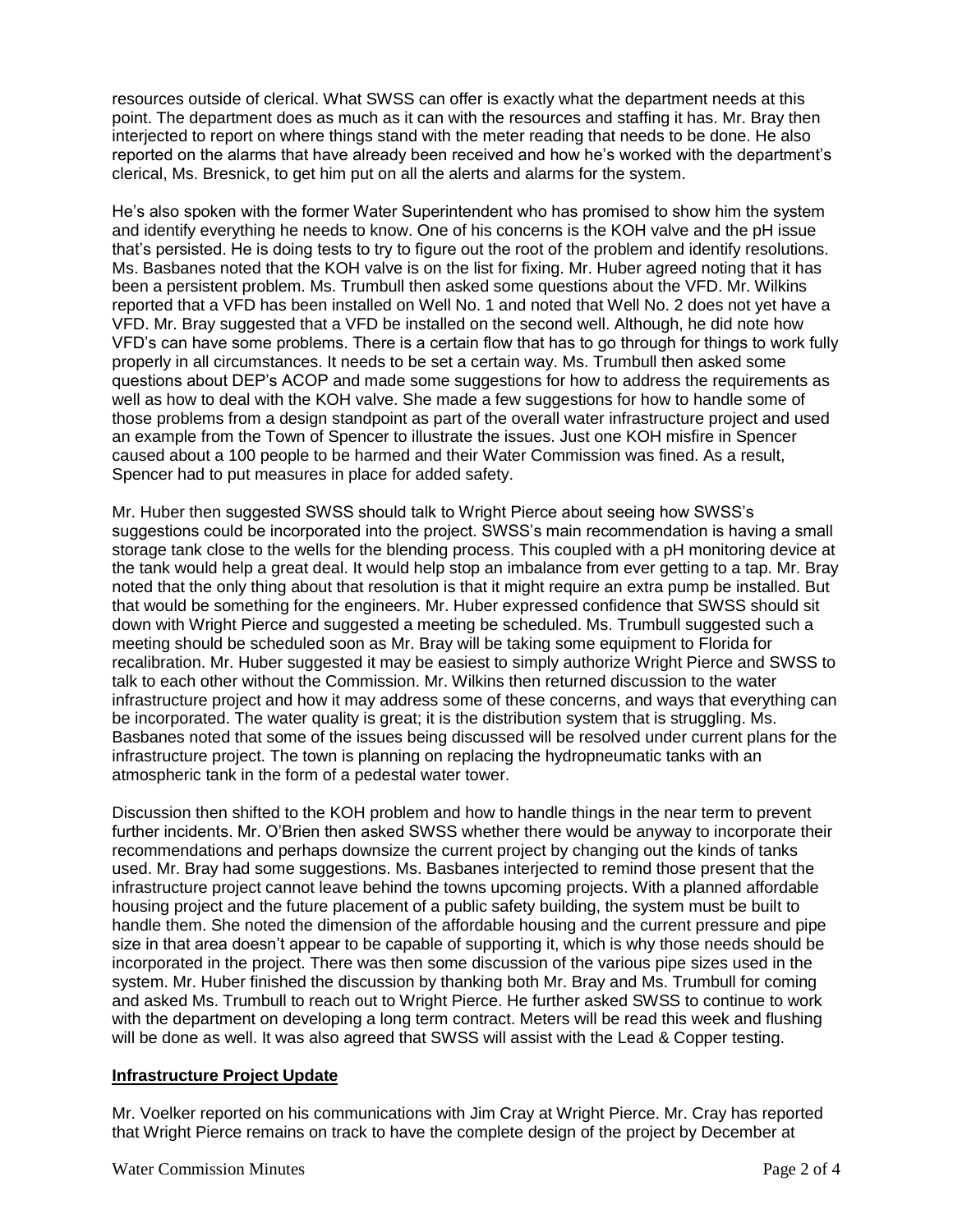which point the finished plans and specs will be sent to DEP for final review and approval. Mr. Huber then reported on his discussions with DEP as to the ACOP and some of the amendments and extensions that will need to be done. Mr. Wilkins had some concerns about the KOH valve and chemical feed issue noting that it is kind of too late to redesign the project, which some of SWSS's recommendations could cause. Mr. O'Brien suggested seeing what happens once Wright Pierce and SWSS meet to discuss the topic. He noted that every operator has different ideas. So things should be considered, but that said the department has to not spin its wheels changing direction. Mr. Huber agreed suggesting that the department has to figure out what can be done within the project and what should be resolved as a fix outside of that. This prompted discussion of how the project got to where it is now, and the decisions made on the way. Mr. Wilkins noted that some of it was logistical. Mr. Huber noted that things are somewhat precarious as a result of the timelines between DEP and the towns Annual Town Meeting.

# **FY19 Budget**

The Commission discussed the initial bill from SWSS, which was \$5,746. The bill from Pepperell for their 3-month support was \$15,000, or \$5,000 per month. This means that water operator costs since the start of FY19 have come in over \$20,000 not even counting the final few White Water bills since July. The Commission then finished with discussion over the remaining budget and where things stand financially.

# **Authorization of Accounts Payable & Payroll**

Mr. Huber reported on the bills paid. These included the final White Water bills, the bill from Pepperell for its support from July 1st through October 5th, the initial bill from SWSS, as well as the usual bills from National Grid, Wright Pierce, and other venders. The Commission also signed payroll for water employees. The Commission finished by discussing questions regarding the Wright Pierce bills.

### **Minutes**

The Commission considered its minutes from September 26<sup>th</sup>, 2018. Seeing no necessary changes or modifications, the Commission proceeded with adopting them.

A motion was made by Mr. O'Brien to adopt the minutes of September  $26<sup>th</sup>$ , 2018. The motion was seconded by Mr. Wilkins and passed by majority vote.

### *Additional Topics Discussed Not Noted on the Agenda*

### **Lead & Copper Testing**

DEP has sent a letter approving of the Lead & Copper testing sites that White Water and Pepperell put together for the town. SWSS agreed to assist with this testing. Mr. Bray simply requested the testing sites be provided to them. Mr. Voelker immediately provided Mr. Bray with the DEP's letter regarding the Lead & Copper which includes the list of test sites.

### **Alarm Response**

DEP wants to see the department improve alarm time responses. Mr. Haddad has recommended to the Commission that a support person for response to alarms be hired. It was suggested that someone be hired who lives in town. The current proposal could easily cost \$14,000 a year. That cost could be prohibitive for the department. The Commission noted that Mr. Bray lives in Dracut and should be able to respond within 30 minutes or so. DEP has not yet put anything in writing about how fast the response time should be or how soon the department should act on this. As a result, the Commission felt the matter should wait for the time being. Mr. Simmons noted some examples of pay for emergency response in other departments that is considerably lower than that cost. Mr.